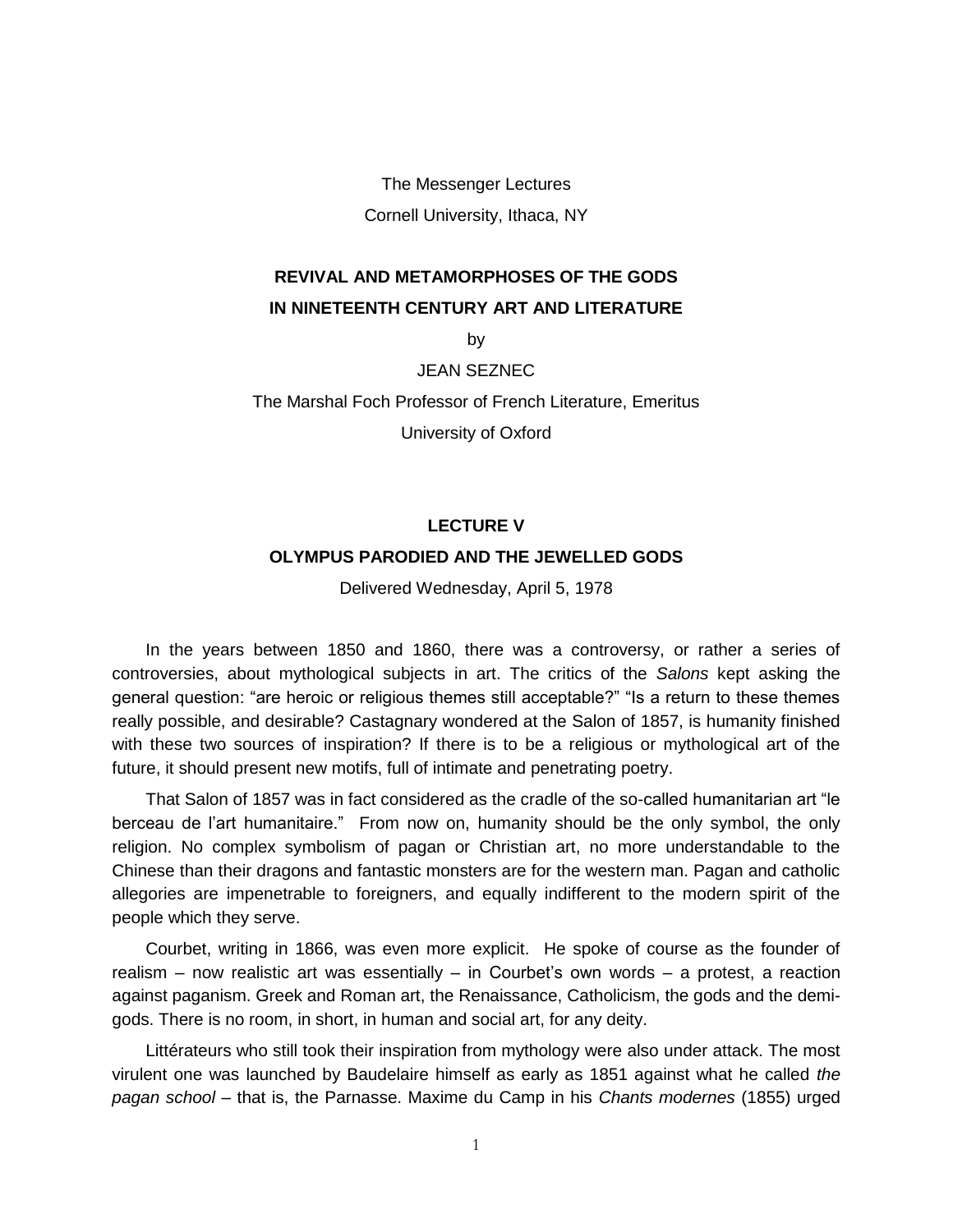the poets to renounce mythological inspiration once and for all, to get rid of the gods: "Délivreznous enfin de la mythologie!"

Baudelaire again complained that he was a personal victim of mythology: "Gods are raining down on my head, he said, as chimney pots." At the time when Egyptomania was the fashion, he had already expressed his irritation with the Egyptian gods. He claimed to have met on the boulevard, a man carrying under his arm a load of hieroglyphic books, and bearing an ecstatic smile on his face. "My dear fellow, the man said, I have just dug up some exciting information about the marriage of Isis and Osiris."

It is therefore with a revengeful pleasure that Baudelaire welcomed Daumier's famous set of caricatures: *Histoire ancienne*.

This is, he wrote, the best paraphrase of the famous line: Qui nous délivrera des Grecs et des Romains? Daumier has pounced upon antiquity, and spat on it, and the impetuous Achilles, the prudent Ulysses, the wise Penelope and that great booby of Telemachus, and Helen who brought about the ruin of Troy, all of them appeared at last as what they are – a bunch of old hams….

It was (Baudelaire goes on) an amusing satire – and a useful one too. I remember, however, that a friend of mine, a poet of the pagan school, was indignant. He called Daumier's caricatures sacrilegious; he talked about Helen, *la belle Hélène*, as other people talked about the Virgin Mary; but those of use who do not feel such reverence toward the Olympus were, of course, delighted.

The truth is that Daumier's satire was aimed not so much at mythology itself as at the academic treatment of classical subjects, and particularly at the traditions of the Ecole des Beaux Arts, where these subjects were *de rigueur,* ever since David*.*

I give you a few examples.

● This is *Oedipus and the Sphinx*, as pictured by Ingres, and ● this is the same subject, in Daumier's interpretation. To make it worse, Daumier added a caption. You remember that the Sphinx proposes an enigma to Oedipus, a riddle which he must solve – otherwise he will be devoured, like his unfortunate predecessors.

The question is: Why can't you lean against the Pyramids? Oedipus finds the answer: because they are *Near Cairo –* "Near Cairo" in French is *près Caire*, which sounds of course like *precarious*, a pretty bad pun, as you see.

• Here now is Pygmalion, the sculptor. He had fashioned the statue of a woman. He fell in love with it, and the statue came alive. The first thing she does, in Daumier's picture, is to take a pinch of snuff.

● You recognize *Endymion*, visited by the moon in his sleep [oral: in this picture [by Girodet].

● Daumier's *Endymion* needs no comment.

• Here is Chiron, the centaur who was the preceptor of Achilles; this is how he teaches his pupil to read.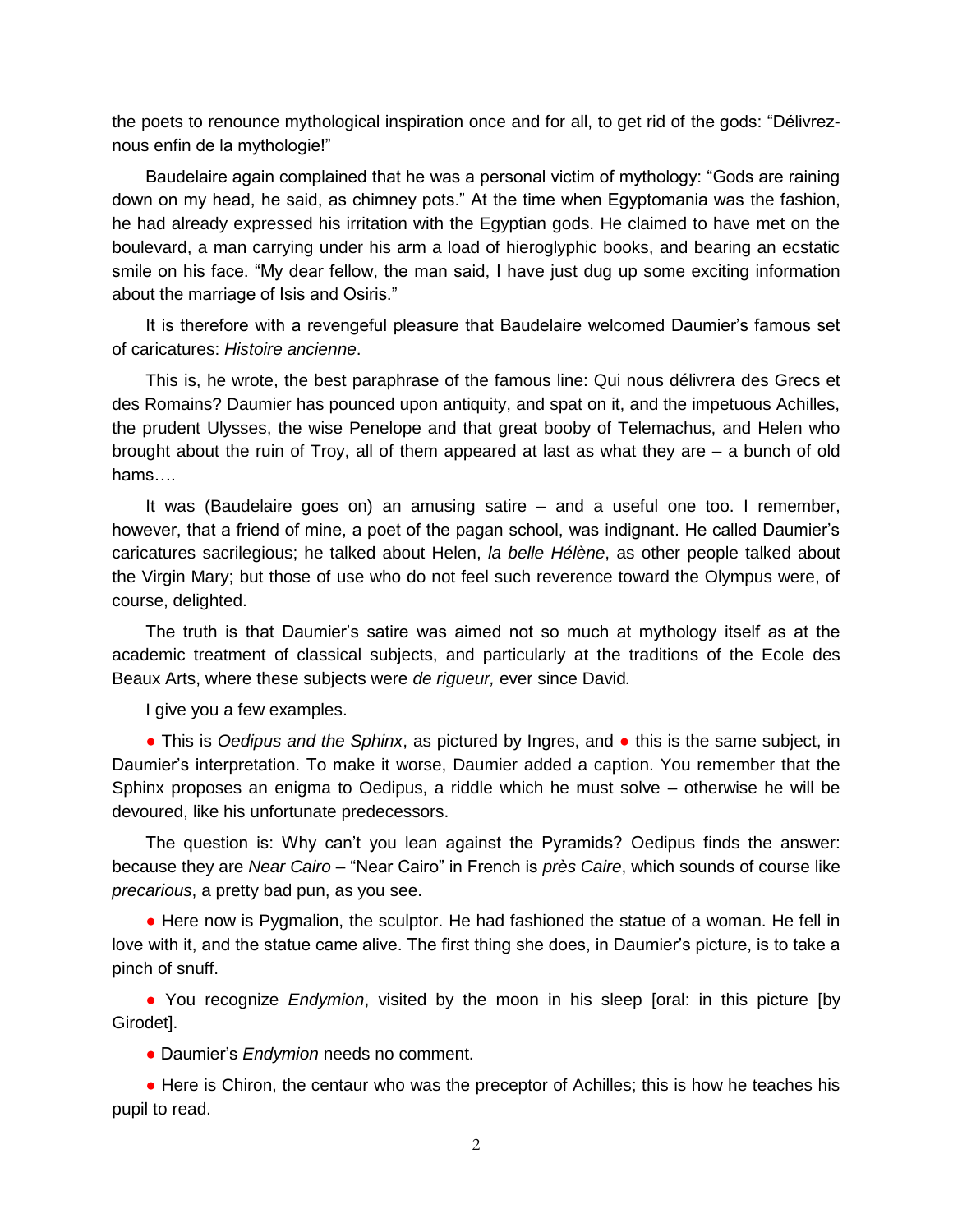• Finally, these two characters are Menelaus, the victorious general in the Trojan war – followed by his wife, who was no other than Helen, *la belle Hélène* herself. She is thumbing her nose at her husband, behind his back. The gesture is eloquent; it augurs the fate of Menelaus when the handsome Paris will appear on the scene.

This leads us straight to the most famous parody of all, Offenbach's operetta [*La Belle Hélène*], performed in 1865, with enormous success.

Not a unanimous success, however. There were still, at that date, some lingering lovers of classical antiquity, some worshippers of the gods, who again spoke of blasphemy. Théophile Gautier, for one, was shocked by this irreverence.

What those critics seem to have forgotten is that the ancients, the ancients themselves, made fun of their gods, and of their heroes. There were even precedents of *La Belle Hélène* in antiquity, as you will hear presently.

Lucian, who was born around 120 A.D., dedicated one of his comic, [orally: hilariously funny], *Dialogues of the gods* to the *Judgment of Paris*.

Zeus summons his messenger, Hermes, and the three goddesses, Hera, Athena and Aphrodite (or if you prefer, Juno, Minerva and Venus).

[*Seznec then read aloud from Lucian's* Dialogue*, offering spontaneous asides, using the translation in the Loeb Classical Library*. *The story begins with Zeus' charge, continues with the goddesses' bribes, and ends with Paris' decision in favour of Aphrodite.*]

ZEUS: Hermes, take this apple, and go with it to Phrygia; on the Gargaran peak of Ida you will find Priam's son, the herdsman. Give him this message: 'Paris, because you are handsome, and wise in the things of love, Zeus commands you to judge between the Goddesses, and say which is the most beautiful. And the prize shall be this apple.'

APHRODITE: I promise that you shall have Helen to wife; that she shall follow you, and make Troy her home; and I will be present with you, and help you in all.

…

PARIS: And bring Love, and Desire, and the Graces?

APHRODITE: Assuredly; and Passion and Hymen as well.

PARIS: Take the apple; it is yours.

Now listen to the same episode in the operetta.

Paris himself is giving the story of the judgment. He describes the contest, and tells how he was bribed by the three contestants. He keeps repeating (this is the *refrain*): You must admit that these goddesses have strange ways of coaxing the boys ("Évohé, que ces déesses, / pour enjôler les garçons, / évohé, que ces déesses, ont de drôles de façons!").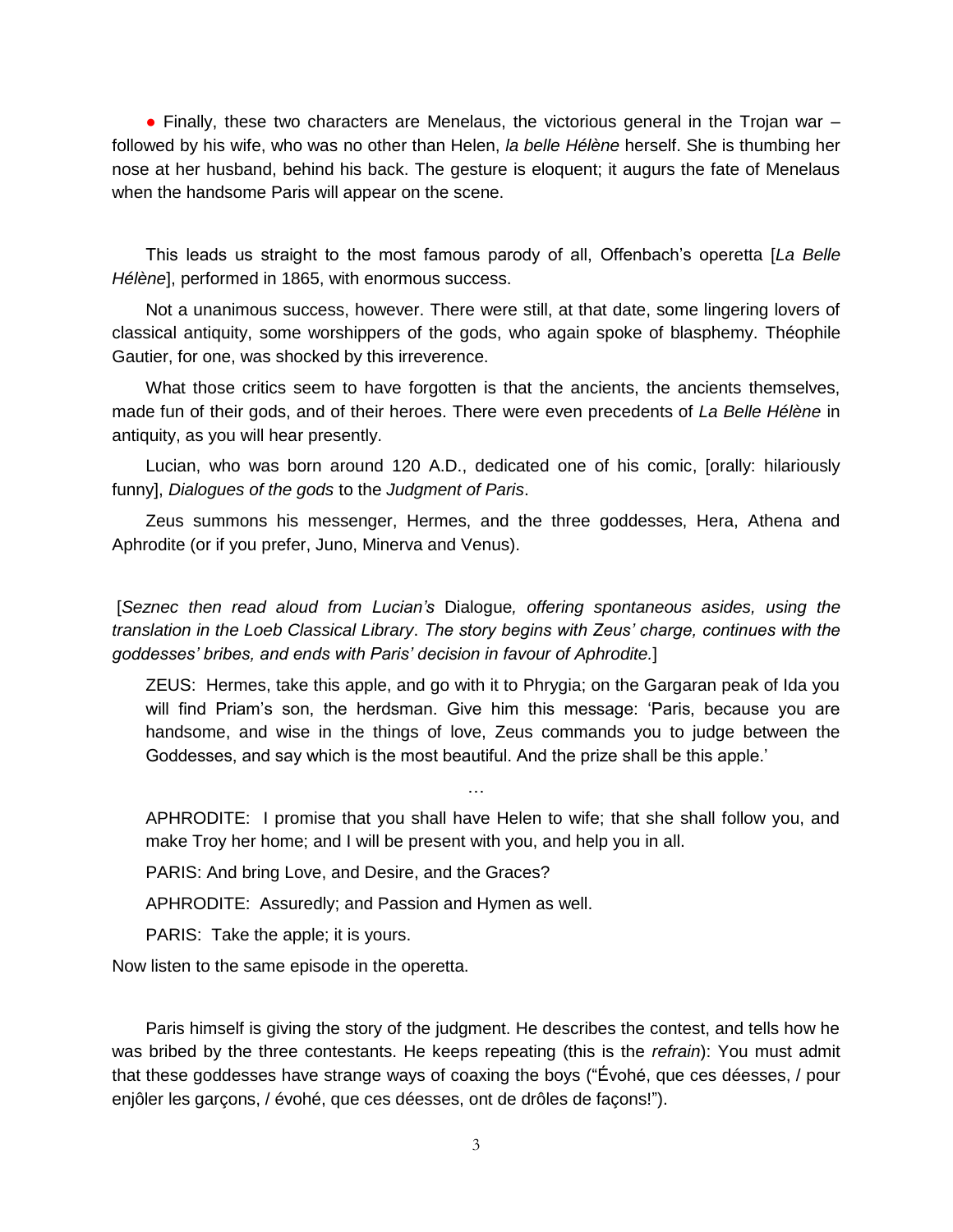### And now for Offenbach. [*Musical extract follows*.]

You will agree, I hope, that the spirit of Offenbach is pretty close to that of Lucian.

\* \* \*

## Now for *the jewelled gods*.

I should perhaps begin by explaining where I found this expression.

I found it in Degas. Degas and Gustave Moreau disliked each other's works and style. Moreau could not stand Degas' favourite subject: ballet dancers. M. Degas, he said one day, do you pretend to renovate art through dancing? What about you? Degas replies. Do you pretend to renovate it through jewelry? ("M. Degas vous avez donc la prétention de restaurer l'art par la danse?" "Et vous, M. Moreau, prétendez-vous le rénover par la bijouterie?")

That man, Degas commented, would have us believe that the gods used to wear watch chains. ("Cet homme là veut nous faire croire que les dieux portaient des chaînes de montre.")

● This is a magnificent piece of Moreau's jewelry: *Jupiter and Semele*.

Jupiter's association with Semele aroused the jealousy of his wife, Juno. Juno, perfidious goddess as she was, persuaded Semele to test the divinity of her lover by bidding him to come to her in his true shape, that is, with all his divine attributes and in his true splendour, complete with thunderbolts, etc.

Semele then persuaded Jupiter to give whatever she would ask, and he was thus tricked into granting a request which he knew would result in her death. He appeared, and his thunderbolts killed her. But the baby whom she was expecting at the time survived and became immortal: it was Bacchus.

The story gave Moreau an opportunity to display flashing, glittering effects – he took full advantage of it. The gigantic Jupiter is literally encrusted with jewels. Accretions of decorative detail, like frozen pastry, adhere to every surface.

• Here is another dazzling rendering of another mythological episode, which truly called for it: Phaeton. Phaeton was the son of Helios, the sun-god. Learning who his father was, he set out to the East to find him, and arriving at his palace he asked him for a boon. The sun granted him in advance anything he liked (one of these dangerous promises again).

Phaeton then asked for permission to guide the solar chariot for a day. Unfortunately, he was too weak to manage the immortal horses, which bolted with him and were about to set the world afire. Zeus (or Jupiter) had then to interrupt – and he killed Phaeton with one of this thunderbolts.

In this picture, we have most interesting comment by another painter, Odilon Redon.

Moreau's *Phaeton* is a truly great work.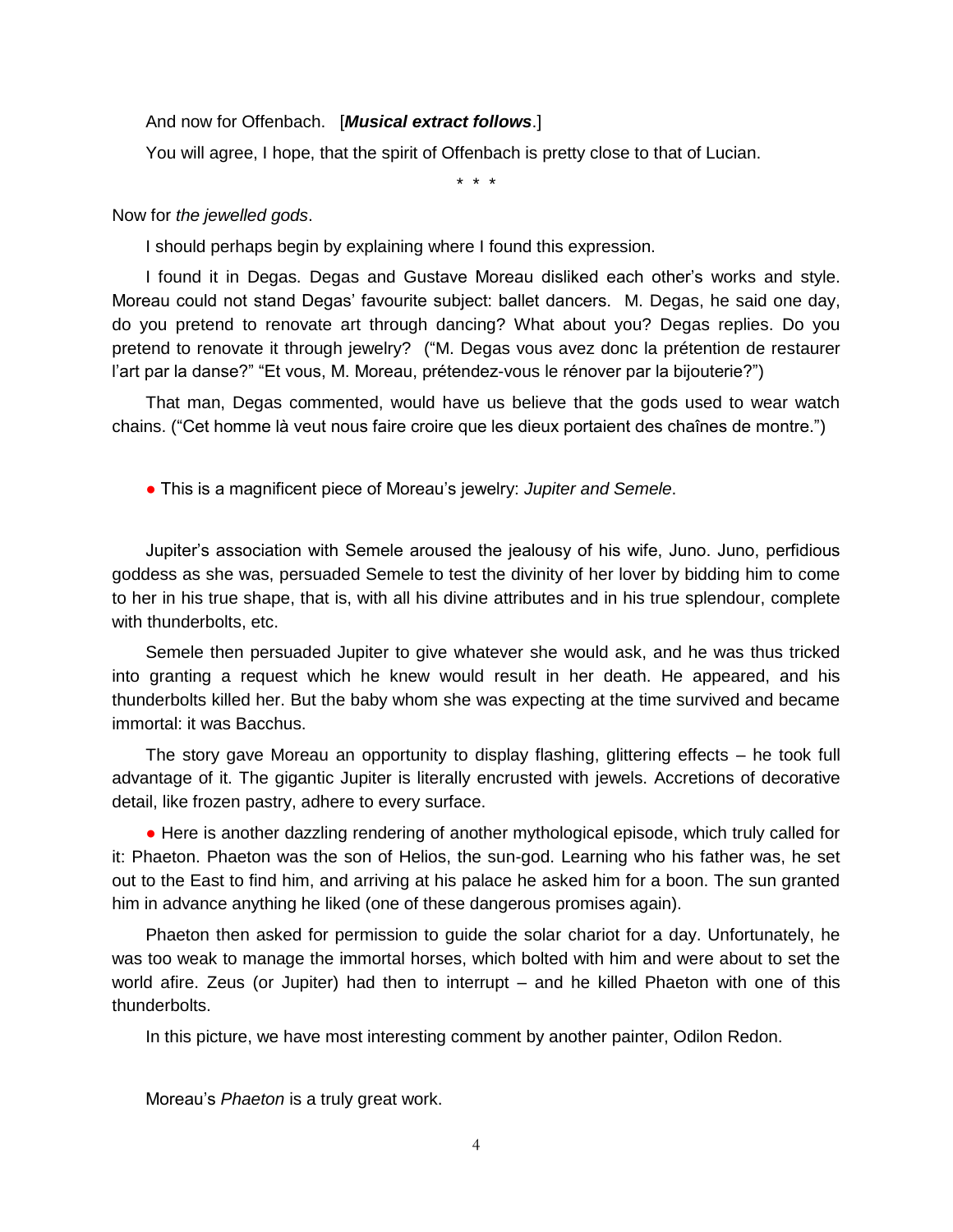As I look at it, I cannot fail to remember Delacroix' magnificent sketch: such is its dazzling boldness and the newness of the vision.

It is a picture of Chaos, but who has ever imagined Chaos in that way? I don't know; but nowhere has the plastic expression of the fable reached such a truthful accent. There is, in the brilliancy of these clouds, in the audacious divergence of the lines, in the harsh and pungent quality of the colours, a grandeur, a pathetic power that produces, so to speak, a new astonishment.

You may look among the numberless illustration of his fable for some one who has interpreted it in this way. I dare you to find under the cold vaults of the academic temple, a mind capable of rejuvenating antiquity in this manner, with such freedom and vehemence.

Moreau, from the start of his career, has kept dealing with the legends of pagan antiquity and presenting them under a new light. Why? Because his vision is modern, essentially, and profoundly modern.

On this picture, we also have Moreau's own commentary on the way it was conceived:

"I composed this scene of Phaeton and I felt, in creating it, that it stirred in me old memories of a certain poetic description. It is 35 years since I read that passage in Ovid which, *without my realizing it*, had so flavoured and kindled my imagination that I could reproduce it almost verbatim after so long an interval, but yet in a quite different way than if I had worked on the inspiration of the moment. This would be a great lesson to those who think it enough to read a scene at the moment when you wish to represent it in order to render it well. The very reverse is true. I can only paint well because all the seeds have sprouted in my brain, so that I am like a man who is simply making up an imaginative fable; and I do so for purposes of my own, which spring from the transfigured memories of my readings and meditations."

The Centaur has found the corpse of the poet who used to charm his heart, and to curb his passions. In a pious gesture, he carries him to a sacred place he has just reached on a deserted summit.

The thin body of Orpheus seems to be asleep on the shoulder of the Centaur, who bends his head sadly. He is well aware of the value of his divine burden. His instinctive, savage nature has been tamed, attuned by the songs of the poet who is no ore, but who had introduced him to a new life, a harmonious life, ordered by a new pace, and a new rhythm.

#### *At the tomb of Eurydice*

"The great voice is silent, the lyra vibrates no longer. Nature is in mourning, hushed, except for a withered tree, whose dead branches are wailing.

The soul is alone. It has lost everything that was strong and beautiful and sweet. It is weeping over itself, in its inconsolable loneliness.

All is quiet in the moonlight. No sound  $-$  only the faint dripping of dew  $-$  a hardly perceptible sign of life in this deadly silence"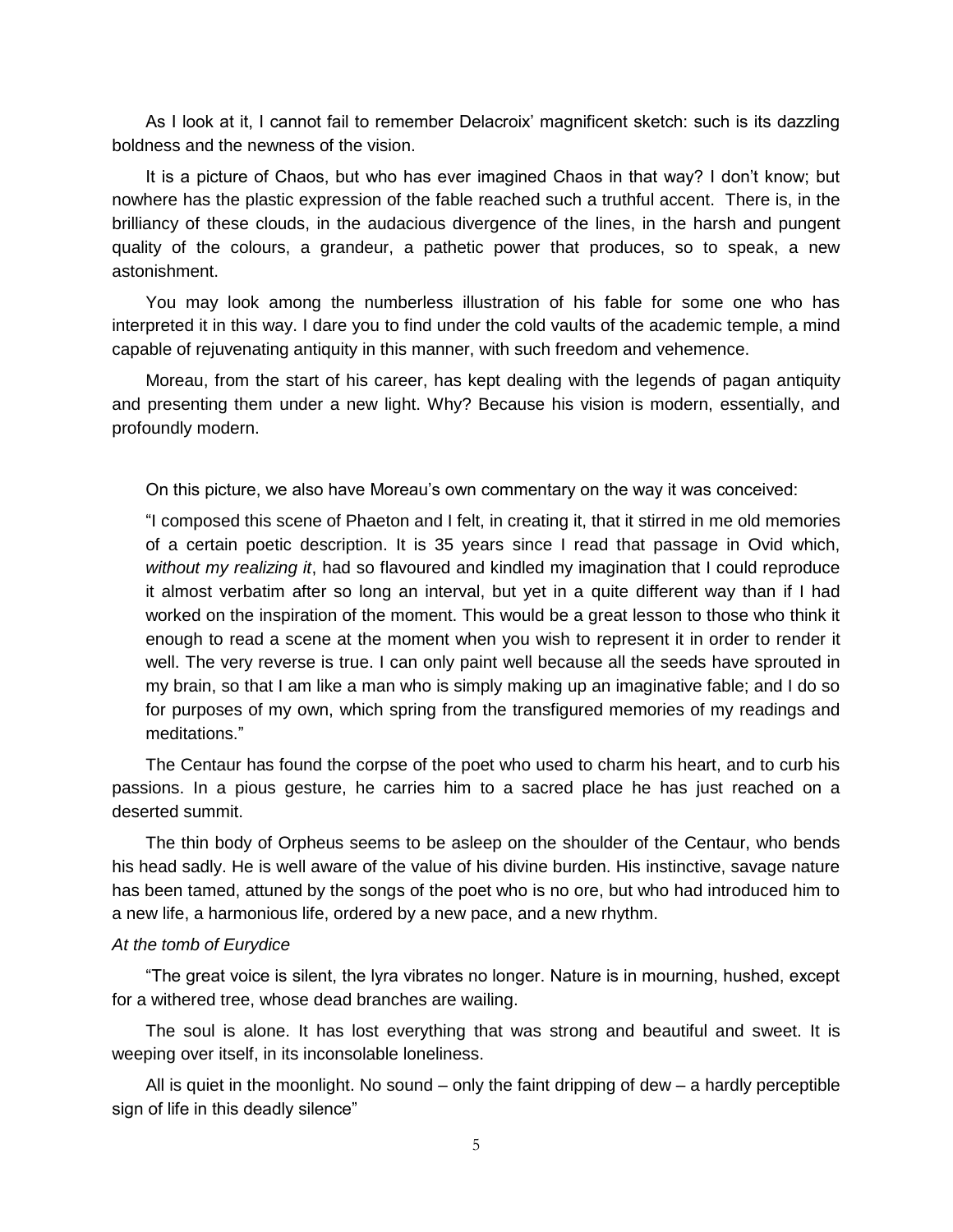Moreau's solemn description of his own work is, as you can see, a sort of poem, suggesting the feeling which pervades the whole scene. But that feeling is conveyed through pictorial means.

It is ultimately from colour that a picture receives its power of suggestion and evocation, as it appeals to the most intimate part of the spectator's soul.

I should like to end by showing you another Moreau picture – which, however, is all white. *Leda and the Swan*. In order to appreciate its originality it would be a good idea, I think, to show you first a few examples of the treatment of a theme which attracted many poets – from Ovid and Ronsard to Yeats – and major artists

among them Michelangelo, whose monumental *Leda*, inspired by an antique relief, looks strongly like his *Night* in the Medici chapel.

Here now is Leonardo's graceful Leda: she has already laid her eggs – three of them. One contains the twins, Castor and Pollux; the second, Clytemnestra; the third – Helena, the future Belle Hélène

A delightfully playful Leda is that of Correggio. She does not know what the bird is after.

There is an XVIIIth century Leda, a visibly French one: Boucher's Leda.

Now comes Moreau. The mood is very different, as you can see: grave and solemn. It is a truly sacred marriage, *hierogamos*, between a mortal woman and a god.

Moreau's own commentary emphasizes this hieratic character.

The swan king, his head laid against that of the chosen woman, in his sovereign attitude incarnates in her his whiteness and divinity.

Attentive, living out her dreams, she remains motionless in its divine spell. Hers is the august slumber that goes before a transfiguration. She is all grace in her very power and strength – a white camellia beneath the white lily.

Two spirits carry the diadem and the thunderbolt, living caryatids presenting Leda with the emblems of power. Farther off, its hands outstretched and open in token of possession, victorious love soars away from the conquest of the world. The intermediate divinities fauns, satyrs, dryads, hamadryads, nymphs of the woods and the waters, come to commune at this altar of whiteness and toward the horizon, kneeling in an attitude of worship, the great Pan takes part, sanctifying with all nature this apotheosis of eternal beauty.

#### What happened?

Moreau, by a process of syncretism, assimilated the erotic theme to the annunciation. The angels bringing a crown [cross?]:

The arabesque of the swan's neck, surrounded with a halo of light above the head of Leda, taking the place of the dove.